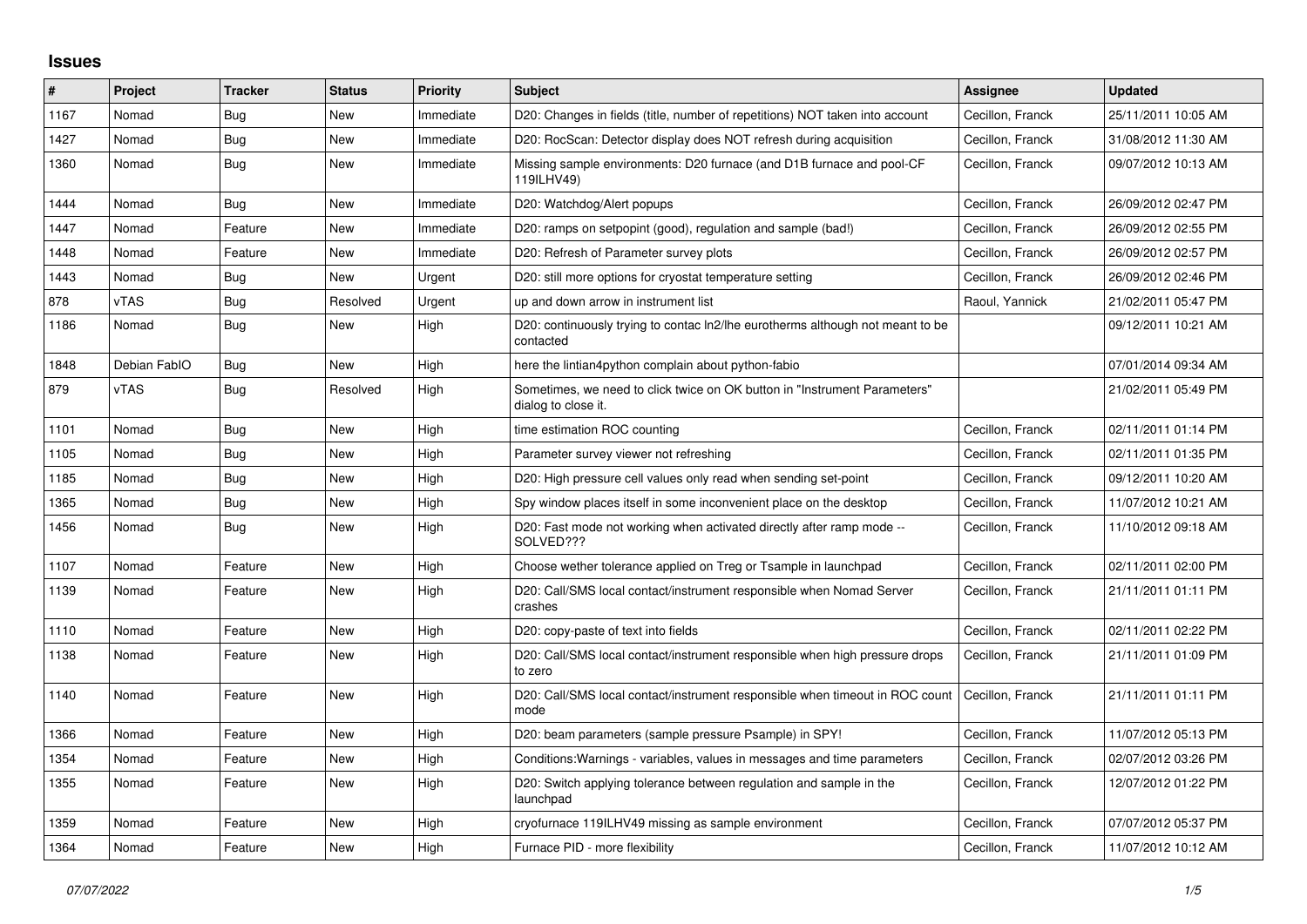| $\#$ | Project          | <b>Tracker</b> | <b>Status</b> | <b>Priority</b> | Subject                                                                                | Assignee         | <b>Updated</b>      |
|------|------------------|----------------|---------------|-----------------|----------------------------------------------------------------------------------------|------------------|---------------------|
| 1376 | Nomad            | Feature        | New           | High            | D20 and others: automatic parameter survey after midnight and three further<br>options | Cecillon, Franck | 16/07/2012 11:31 AM |
| 1445 | Nomad            | Feature        | New           | High            | D20: Conditions (If in launchpad AND watchdog/alert)                                   | Cecillon, Franck | 26/09/2012 02:51 PM |
| 1446 | Nomad            | Feature        | New           | High            | D20: coldvalve management module as an example for a comeback of<br>GEORGE's "dials"   | Cecillon, Franck | 26/09/2012 02:53 PM |
| 1459 | Nomad            | Feature        | New           | High            | D20: Get rid of the "Pause" button for D20!                                            | Cecillon, Franck | 11/10/2012 09:33 AM |
| 3682 | Nomad            | Feature        | New           | High            | "Wait" and "Count (in time)" commands for D4                                           | Cecillon, Franck | 05/11/2019 10:32 AM |
| 2250 | LAMP             | Feature        | New           | High            | Cosmos: Add possibility to read and work with nexus files.                             | Gonzalez, Miguel | 27/02/2015 12:04 PM |
| 1234 | Nomad            | Bug            | New           | High            | Generic scan list not refreshed                                                        | legoc, yannick   | 20/02/2012 03:34 PM |
| 2036 | nMOLDYN          | <b>Bug</b>     | New           | High            | documentation generation                                                               | Pellegrini, Eric | 02/07/2014 10:33 AM |
| 546  | vTAS             | Bug            | New           | High            | Polarised neutron data                                                                 | Raoul, Yannick   | 08/02/2010 02:44 PM |
| 562  | <b>vTAS</b>      | Feature        | New           | High            | Validation button for parameters in right upper window                                 | Raoul, Yannick   | 18/02/2010 03:48 PM |
| 906  | shadow3          | <b>Bug</b>     | New           | Normal          | read/write compatibility in shadowvui and shadow3                                      |                  | 14/03/2011 04:27 PM |
| 1327 | Nomad            | Bug            | New           | Normal          | PolarizationController read actual state long                                          |                  | 07/06/2012 11:10 AM |
| 1397 | Nomad            | <b>Bug</b>     | New           | Normal          | OrangeCryostat controller does not start ColdValve                                     |                  | 26/07/2012 11:20 AM |
| 1532 | <b>SXtalSoft</b> | Bug            | New           | Normal          | rafub gui                                                                              |                  | 26/11/2012 01:43 PM |
| 1533 | <b>SXtalSoft</b> | <b>Bug</b>     | New           | Normal          | rafub gui                                                                              |                  | 26/11/2012 10:07 PM |
| 1805 | shadow3          | <b>Bug</b>     | New           | Normal          | "internal" calculation of parameters for paraboloid                                    |                  | 22/11/2013 02:42 PM |
| 1874 | shadow3          | <b>Bug</b>     | New           | Normal          | end.xx files                                                                           |                  | 24/01/2014 02:09 PM |
| 1875 | shadow3          | <b>Bug</b>     | New           | Normal          | undulator source                                                                       |                  | 24/01/2014 02:26 PM |
| 1760 | Lima             | <b>Bug</b>     | New           | Normal          | typo in install.inc COMPILE CONFIG CONTEXT                                             |                  | 29/10/2013 06:32 PM |
| 1761 | Lima             | Bug            | New           | Normal          | problem with tango7 and RGB24                                                          |                  | 29/10/2013 06:39 PM |
| 1932 | Debian FablO     | <b>Bug</b>     | New           | Normal          | fabio viewer                                                                           |                  | 08/04/2014 03:27 PM |
| 1762 | Lima             | <b>Bug</b>     | New           | Normal          | import Lima. Andor3 failed if Lima. Core was not imported before                       |                  | 02/11/2013 01:49 PM |
| 1881 | <b>vTAS</b>      | <b>Bug</b>     | New           | Normal          | Wrong resolution calculation ? to be verified                                          |                  | 27/01/2014 03:44 PM |
| 1933 | Debian FablO     | Bug            | New           | Normal          | [fabio_viewer] probleme a l'ouverture d'un fichier nexus                               |                  | 08/04/2014 03:30 PM |
| 1934 | Debian FablO     | Bug            | New           | Normal          | [fabio_viewer] IndexError                                                              |                  | 08/04/2014 03:34 PM |
| 1529 | <b>SXtalSoft</b> | <b>Bug</b>     | Resolved      | Normal          | rafub gui                                                                              |                  | 29/11/2012 05:13 PM |
| 1530 | <b>SXtalSoft</b> | <b>Bug</b>     | Resolved      | Normal          | rafub gui                                                                              |                  | 29/11/2012 05:20 PM |
| 2189 | shadow3          | <b>Bug</b>     | New           | Normal          | trace.F90 compilation error (reported B Meyer)                                         |                  | 14/11/2014 06:37 PM |
| 1531 | <b>SXtalSoft</b> | <b>Bug</b>     | Feedback      | Normal          | rafub gui                                                                              |                  | 29/11/2012 05:21 PM |
| 775  | CrysFML          | Feature        | New           | Normal          | Graphical CrysFML version using a free GUI library like pilib or japi                  |                  | 15/03/2011 11:27 PM |
| 1002 | Nomad            | Feature        | New           | Normal          | Set Division parameter from RioAxis to Axis View                                       |                  | 06/07/2011 08:08 AM |
| 1148 | Nomad            | Feature        | New           | Normal          | IN3: Open scan plot automatically                                                      |                  | 23/11/2011 08:53 AM |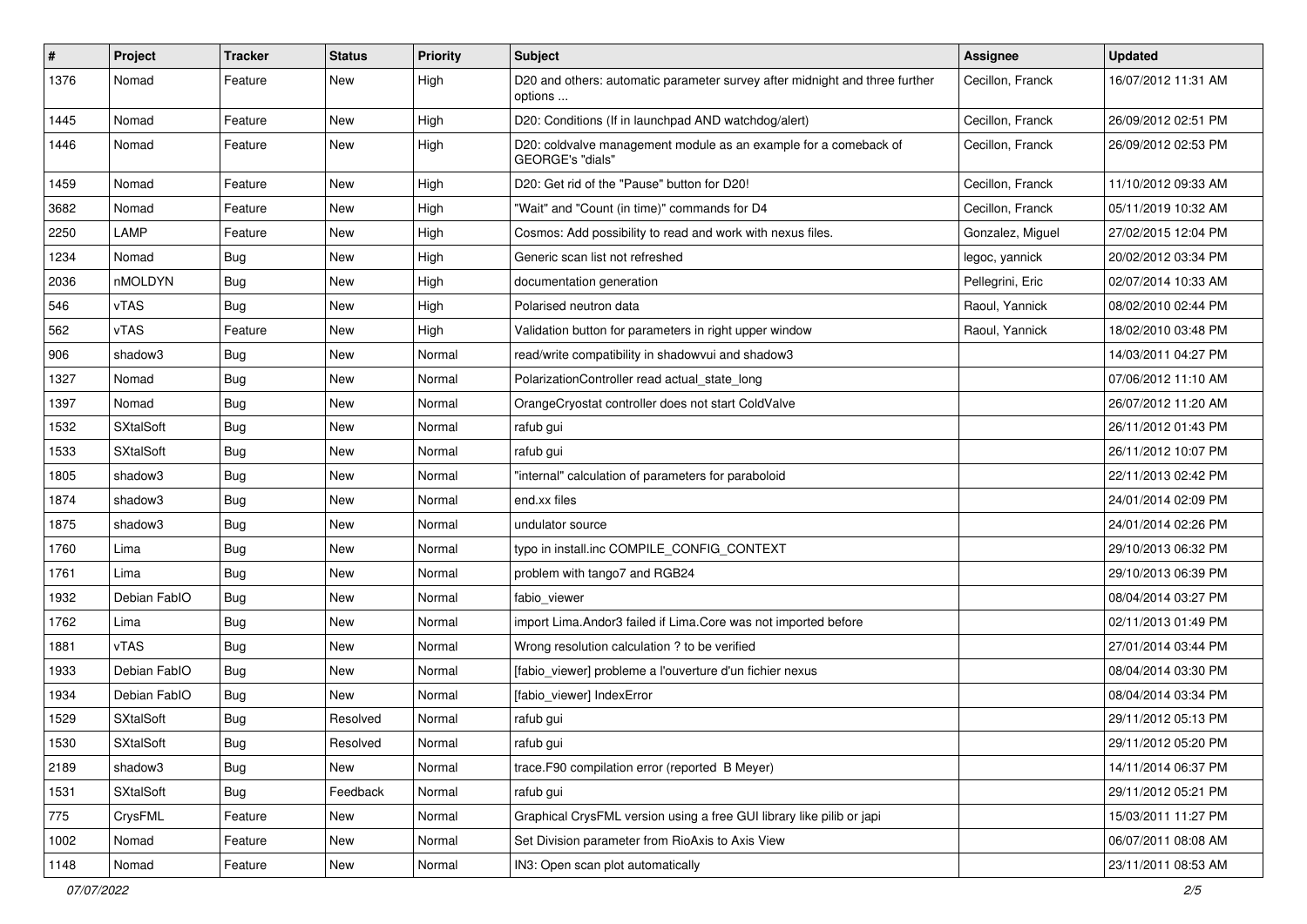| #    | Project          | <b>Tracker</b> | <b>Status</b> | <b>Priority</b> | <b>Subject</b>                                                                                               | <b>Assignee</b>  | <b>Updated</b>      |
|------|------------------|----------------|---------------|-----------------|--------------------------------------------------------------------------------------------------------------|------------------|---------------------|
| 1151 | Nomad            | Feature        | New           | Normal          | IN3: Print a XBU editor                                                                                      |                  | 23/11/2011 09:02 AM |
| 1158 | Nomad            | Feature        | New           | Normal          | IN3: review spy for slitcomponent controller                                                                 |                  | 23/11/2011 10:56 AM |
| 1159 | Nomad            | Feature        | New           | Normal          | IN3: Review of output                                                                                        |                  | 23/11/2011 10:57 AM |
| 1163 | Nomad            | Feature        | New           | Normal          | IN3: the same time variable should be used for scan and simple count                                         |                  | 23/11/2011 11:00 AM |
| 1164 | Nomad            | Feature        | New           | Normal          | IN3: Pause/Continu, re-positionning moved axis during pause mode                                             |                  | 23/11/2011 11:02 AM |
| 1189 | Nomad            | Feature        | New           | Normal          | Refresh automatically the list of controllers in Parameter Survey                                            |                  | 16/12/2011 04:37 PM |
| 1539 | <b>SXtalSoft</b> | Feature        | New           | Normal          | Improve the noise correction                                                                                 |                  | 04/12/2012 06:05 PM |
| 1704 | shadow3          | Feature        | New           | Normal          | srcomp, abrefc and intpscalc                                                                                 |                  | 13/05/2013 10:52 AM |
| 1541 | <b>SXtalSoft</b> | Feature        | Resolved      | Normal          | Reset item in File menu is not working properly                                                              |                  | 20/05/2013 08:37 PM |
| 2207 | nMOLDYN          | Feature        | New           | Normal          | Limit number of frames to optimize prime factors                                                             |                  | 18/12/2014 11:20 AM |
| 797  | vTAS             | Support        | New           | Normal          | Compatibility with other libraries                                                                           |                  | 13/11/2010 06:30 PM |
| 1200 | <b>mxCUBE</b>    | Support        | New           | Normal          | git pushes should send emails to developer members                                                           |                  | 13/01/2012 02:45 PM |
| 1703 | shadow3          | Support        | New           | Normal          | broken link to git repository?                                                                               |                  | 13/05/2013 03:25 PM |
| 1199 | <b>mxCUBE</b>    | Action         | New           | Normal          | Make existing hardware objects and bricks ESRF-independent                                                   |                  | 13/01/2012 02:48 PM |
| 1201 | mxCUBE           | Action         | New           | Normal          | Make sure model-view-controller design is properly followed                                                  |                  | 13/01/2012 02:47 PM |
| 1353 | mxCUBE           | Action         | New           | Normal          | Convert Tine module code to use the Poller module and gevent async watcher<br>for events                     |                  | 28/06/2012 01:45 PM |
| 2839 | ISPyB4           | ToDo           | <b>New</b>    | Normal          | Create a script/method to check the version of the database and propose to run<br>the missing update scripts |                  | 26/10/2016 12:16 PM |
| 1203 | mxCUBE           | Feature        | New           | Normal          | Keyword change for detector-dependent parameters                                                             | Beteva, Antonia  | 13/01/2012 02:51 PM |
| 565  | vTAS             | Support        | New           | Normal          | Control of all instrument parameters                                                                         | Boehm, Martin    | 18/02/2010 03:59 PM |
| 1184 | Nomad            | Bug            | New           | Normal          | D20: slitm_l/r do not always show the right encoder values                                                   | Cecillon, Franck | 09/12/2011 10:20 AM |
| 1357 | Nomad            | <b>Bug</b>     | New           | Normal          | D20: Conditions-Warnings scatter pop-up windows all over the desktop which<br>remain when inactive           | Cecillon, Franck | 26/09/2012 02:44 PM |
| 1468 | Nomad            | <b>Bug</b>     | New           | Normal          | D20: roirate and roisum do not work in conditions                                                            | Cecillon, Franck | 24/10/2012 09:50 AM |
| 1457 | Nomad            | <b>Bug</b>     | New           | Normal          | D20: Time estimation in NoMad Spy wrong for RocCount (at least )                                             | Cecillon, Franck | 11/10/2012 09:26 AM |
| 1100 | Nomad            | Feature        | New           | Normal          | stop nosave                                                                                                  | Cecillon, Franck | 02/11/2011 01:06 PM |
| 1108 | Nomad            | Feature        | New           | Normal          | D20: Define sample temperature range, when outside consider sample stick as<br>disconnected                  | Cecillon, Franck | 02/11/2011 02:07 PM |
| 1118 | Nomad            | Feature        | New           | Normal          | D20: Monochromator setting - curvature                                                                       | Cecillon, Franck | 08/11/2011 09:41 AM |
| 1165 | Nomad            | Feature        | New           | Normal          | D20: have analogon to the mad command "MOV" in contrast to "POS"!                                            | Cecillon, Franck | 24/11/2011 11:33 AM |
| 1469 | Nomad            | Feature        | New           | Normal          | D20: ALL "condition families" in Parameter survey !!!                                                        | Cecillon, Franck | 24/10/2012 09:54 AM |
| 1458 | Nomad            | Feature        | New           | Normal          | D20: "Infinity" or "eternity" instead of "999" or "9999" etc.!                                               | Cecillon, Franck | 11/10/2012 09:30 AM |
| 1698 | <b>SXtalSoft</b> | Bug            | New           | Normal          | file location                                                                                                | Cermak, Petr     | 24/05/2013 11:08 AM |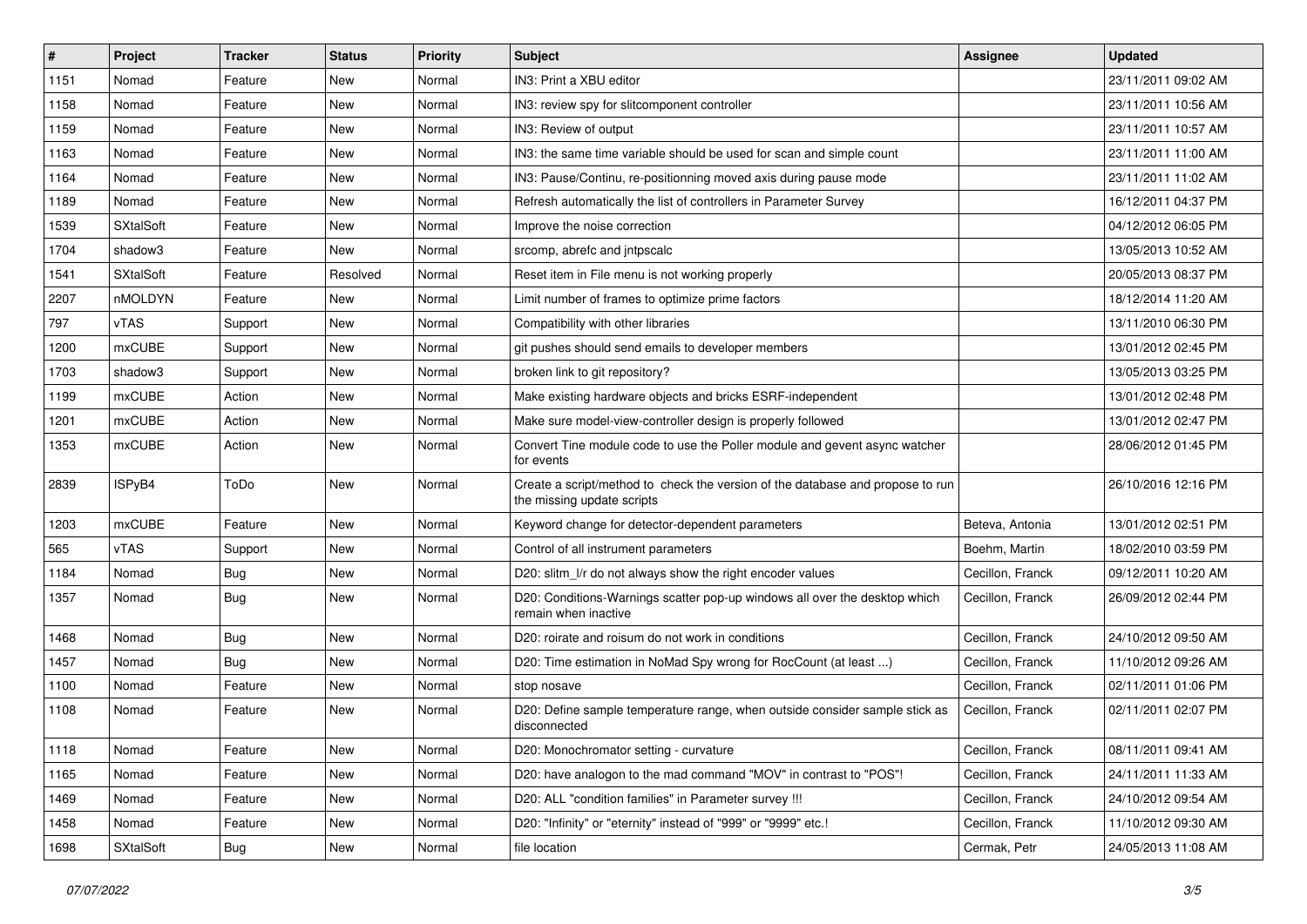| $\vert$ # | Project                          | <b>Tracker</b> | <b>Status</b> | <b>Priority</b> | <b>Subject</b>                                                                               | <b>Assignee</b>            | <b>Updated</b>      |
|-----------|----------------------------------|----------------|---------------|-----------------|----------------------------------------------------------------------------------------------|----------------------------|---------------------|
| 1709      | <b>SXtalSoft</b>                 | Bug            | Resolved      | Normal          | Image transformation is not working                                                          | Cermak, Petr               | 24/05/2013 06:59 PM |
| 1542      | <b>SXtalSoft</b>                 | Feature        | New           | Normal          | Saving the state of a session to recover it later                                            | Cermak, Petr               | 04/12/2012 06:08 PM |
| 1544      | <b>SXtalSoft</b>                 | Feature        | New           | Normal          | Colours for unindexed peaks                                                                  | Cermak, Petr               | 20/05/2013 08:38 PM |
| 1540      | <b>SXtalSoft</b>                 | Feature        | Assigned      | Normal          | Preferences: Contrast dialog: Min-Max, color                                                 | Cermak, Petr               | 24/01/2013 02:35 PM |
| 1732      | Lima                             | Action         | <b>New</b>    | Normal          | Maxipix Plugin: Migrate python code to C++                                                   | Claustre, Laurent          | 17/07/2013 07:03 PM |
| 1923      | LAMP                             | Maintenance    | Feedback      | Normal          | D17 going to NeXus                                                                           | Gonzalez, Miguel           | 23/07/2015 02:07 PM |
| 2254      | LAMP                             | Feature        | New           | Normal          | Sim Cards: review to include a typical workflow for each instrument/technic.                 | Johnson, Mark Robert       | 27/02/2015 03:05 PM |
| 1548      | Lima                             | Bug            | New           | Normal          | Xpad plugin: move task inside the plugin                                                     | Langlois, Florent          | 17/12/2012 02:56 PM |
| 1180      | Nomad                            | Feature        | New           | Normal          | Save scan range configuration by (controller, property)                                      | legoc, yannick             | 30/11/2011 08:59 AM |
| 616       | <b>XOP Neutron</b><br>Scattering | Support        | New           | Normal          | Add help file to the repository                                                              | Lelièvre-Berna, Eddy       | 31/03/2010 11:59 AM |
| 1091      | Nomad                            | Bug            | New           | Normal          | Write mask in energy mode                                                                    | Locatelli, Jerome          | 28/10/2011 11:03 AM |
| 1001      | Nomad                            | Feature        | Assigned      | Normal          | Generic sequencer                                                                            | Locatelli, Jerome          | 06/07/2011 07:58 AM |
| 1034      | Nomad                            | Feature        | Assigned      | Normal          | IN16 - IN13 - IN10 elastic scan temp data file                                               | Locatelli, Jerome          | 06/09/2011 09:10 AM |
| 1269      | Lima                             | Feature        | New           | Normal          | ADSC: Change the functionning of the exposure time / Stop acquisition                        | NOUREDDINE, Arafat         | 19/07/2012 11:56 AM |
| 1435      | Nomad                            | Bug            | New           | Normal          | "More options" in NomadGUI is blocked                                                        | Ortiz, Helene              | 24/09/2012 03:59 PM |
| 1177      | Nomad                            | Bug            | Resolved      | Normal          | IN3: buttons (stop, pause, continu) always linked to the launch pad                          | Ortiz, Helene              | 02/07/2012 01:18 PM |
| 1240      | Nomad                            | Feature        | Resolved      | Normal          | Add pause button in settings tab plugins when possible                                       | Ortiz, Helene              | 02/03/2012 09:24 AM |
| 1198      | <b>mxCUBE</b>                    | Action         | New           | Normal          | Explicit abstract interfaces for Hardware Objects                                            | Oscarsson, Marcus          | 13/01/2012 11:32 AM |
| 1510      | Lima                             | <b>Bug</b>     | New           | Normal          | simulator test suite left files on the filesystem                                            | Petitdemange,<br>Sebastien | 03/12/2012 09:33 AM |
| 1191      | Lima                             | Feature        | New           | Normal          | Having the possibility to get the last error message                                         | Petitdemange,<br>Sebastien | 08/03/2013 03:53 PM |
| 1697      | Lima                             | Feature        | New           | Normal          | Add the possibility to get the list of available trigger modes by camera                     | Petitdemange,<br>Sebastien | 18/07/2013 01:51 PM |
| 539       | vTAS                             | Bug            | Feedback      | Normal          | wrong data display for data file that contains Flatcone AND POLAN:                           | Raoul, Yannick             | 21/02/2011 11:20 AM |
| 554       | vTAS                             | Feature        | New           | Normal          | Sample list <- up/down arrows                                                                | Raoul, Yannick             | 12/02/2010 06:39 PM |
| 556       | vTAS                             | Feature        | New           | Normal          | Panel Status <-- should quote "FlatCone" and the ref. channel                                | Raoul, Yannick             | 12/02/2010 06:42 PM |
| 558       | vTAS                             | Feature        | New           | Normal          | Data import - better error messages                                                          | Raoul, Yannick             | 12/02/2010 06:45 PM |
| 564       | vTAS                             | Feature        | New           | Normal          | Re-organisation of instrument parameter panel, up-dating A2, A4 and A6 with<br>actual values | Raoul, Yannick             | 18/02/2010 03:57 PM |
| 850       | vTAS                             | Feature        | Resolved      | Normal          | initial state [Jiri]                                                                         | Raoul, Yannick             | 27/11/2013 03:03 PM |
| 860       | vTAS                             | Feature        | Resolved      | Normal          | AppleJavaExtensions, compile on Windows platform                                             | Raoul, Yannick             | 21/02/2011 11:28 AM |
| 2255      | LAMP                             | Feature        | New           | Normal          | SANS: resizing UI sans_settings to enlarge the results List and its plotting area.           | Richard, Didier            | 27/02/2015 03:08 PM |
| 2256      | LAMP                             | Feature        | New           | Normal          | SANS: D33, using all panels in ToF mode.                                                     | Richard, Didier            | 27/02/2015 03:10 PM |